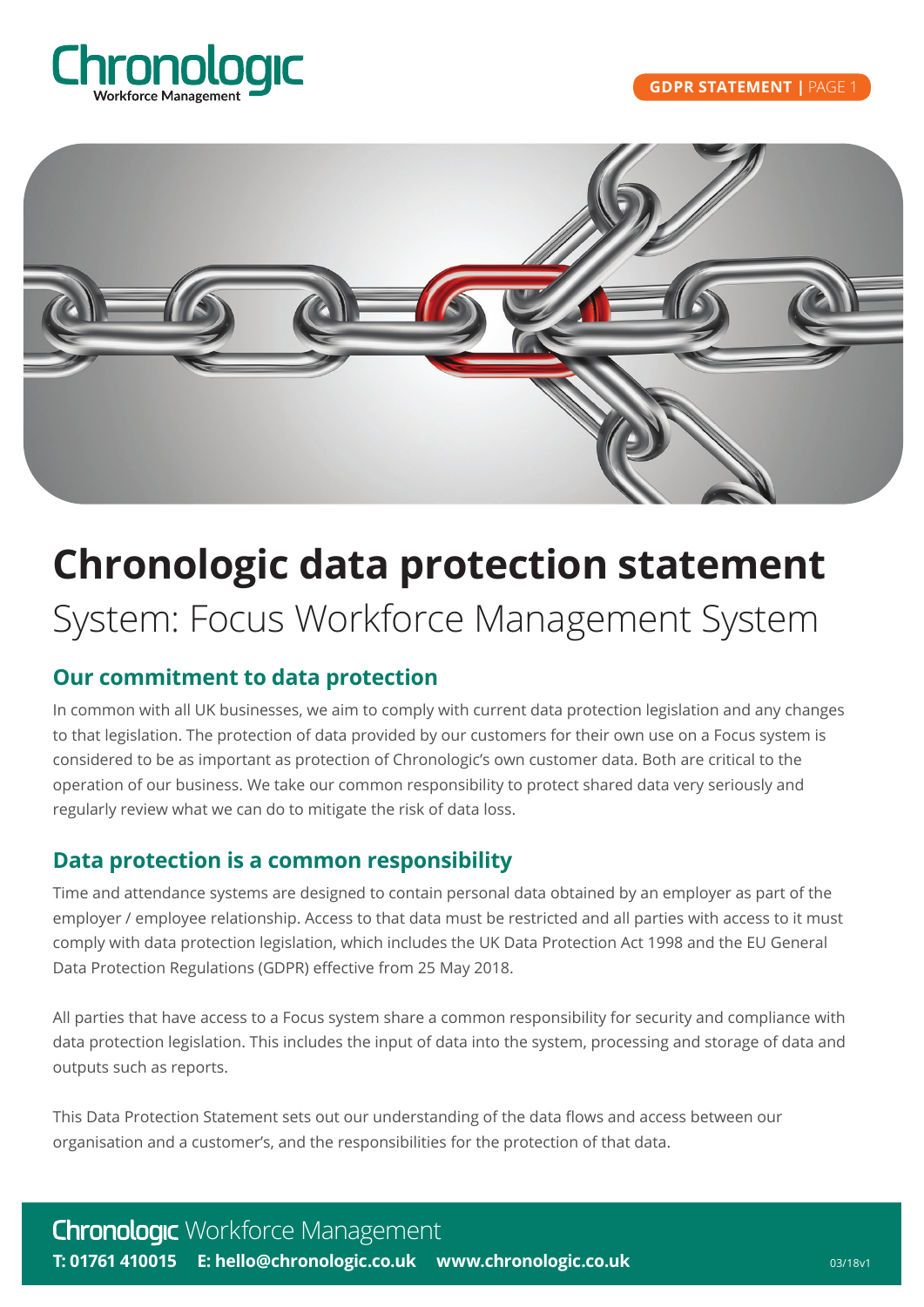

## **The Focus system**

Focus Workforce Management System software is installed either on a customer owned server or a hosting server provided by Chronologic. Each customer sets up and controls access to their Focus system, populates it with employee information and manages that information.

It is the responsibility of Chronologic's customers to maintain the security of access to their Focus system. Password protection is built into the system. System administrators need to observe password security disciplines. Customers need to apply the data protection measures they already have in place for their own IT systems to the Focus system.

## **Personal data held on a Focus system**

#### **Data Input**

The range of personal employee data held is determined by our customers. Standard information includes first and last names, postal address, email address, phone number, payroll number and base pay hourly rate.

Clocking in data can be input into the system using a wide range of options including:

- Fingerprint and facial recognition terminals; RFID proximity fob terminals. Terminal connections can be wired i.e. plugged into your network or WiFi.
- Self-service web clocking for PC, Mac, tablet or smartphone. Using a PIN (personal identification number) and geolocation.
- Smartphone clocking using an Android app.

Clocking terminals located on customer or third-party premises collect clocking data. The system polls the terminals for the data at set intervals. This clocking data is associated with a personal identifier corresponding to an individual employee and is transmitted in an encrypted format. The clocking data is also stored in the clocking terminals. The clocking data storage works on a FIFO (first-in, first-out) basis, overwriting the old data once the storage capacity is full.The time to fill the storage capacity will depend on how many employees are clocking and how many times a day they clock.

The Android smartphone clocking app complies with the relevant Google security standards. The risk of interception of data packets and data loss for individual clocking instances is considered to be negligible.

#### **Data Output**

The output of personal data from the Focus system is controlled and managed by the customer. Access to the system is managed by the customer's administrator/s and is password protected.

Customers are able to export data and reports from the system either as CSV or PDF files or in emails.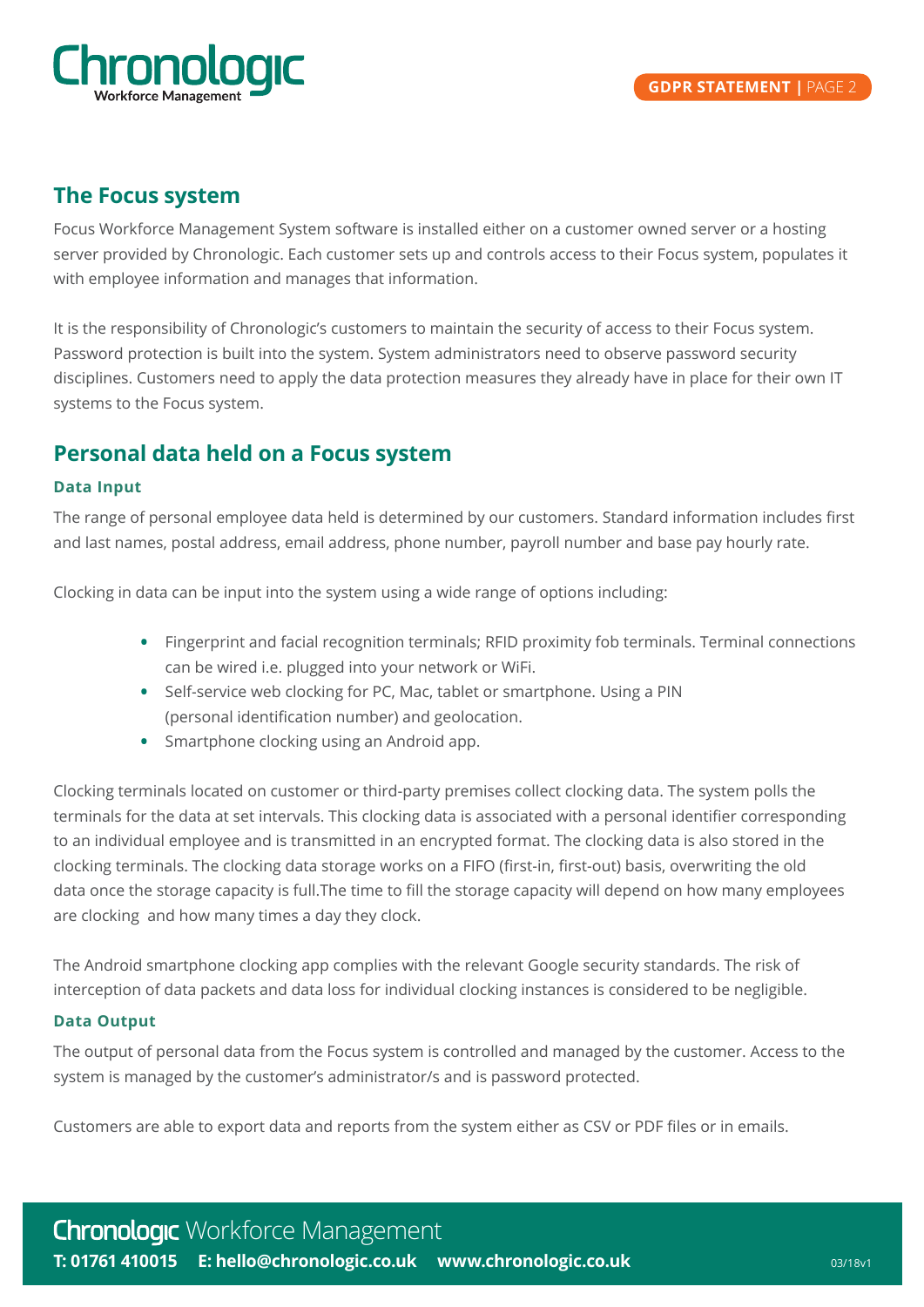

## **Chronologic access to customer data**

Chronologic is a business partner of HR Industries Ltd and is responsible for sales, marketing, system implementation and support for our customers in the UK and Europe. As the development partner for the system, HR Industries may need access to the employee data to ensure the system is working correctly, for example, they may need reports access to check that the data is being processed accurately. Access is provided via Chronologic, HR Industries will not directly connect to a customer's server.

Chronologic has access to:

- Customers' servers via an IP Address locked RDP connection.
- •A monitored desktop sharing program called ISL.

Chronologic access the system using an engineering password to enable technical support to be provided when required.

Trained employees in Chronologic's Customer Support team have access to customer's employee data for support purposes only (Chronologic does not use outside contractors). Chronologic do not allow system access to sub-contractors when they are employed to provide installation services, all system configuration is carried out remotely by Chronologic staff.

We maintain strict IT procedures and security methods to protect our own IT infrastructure.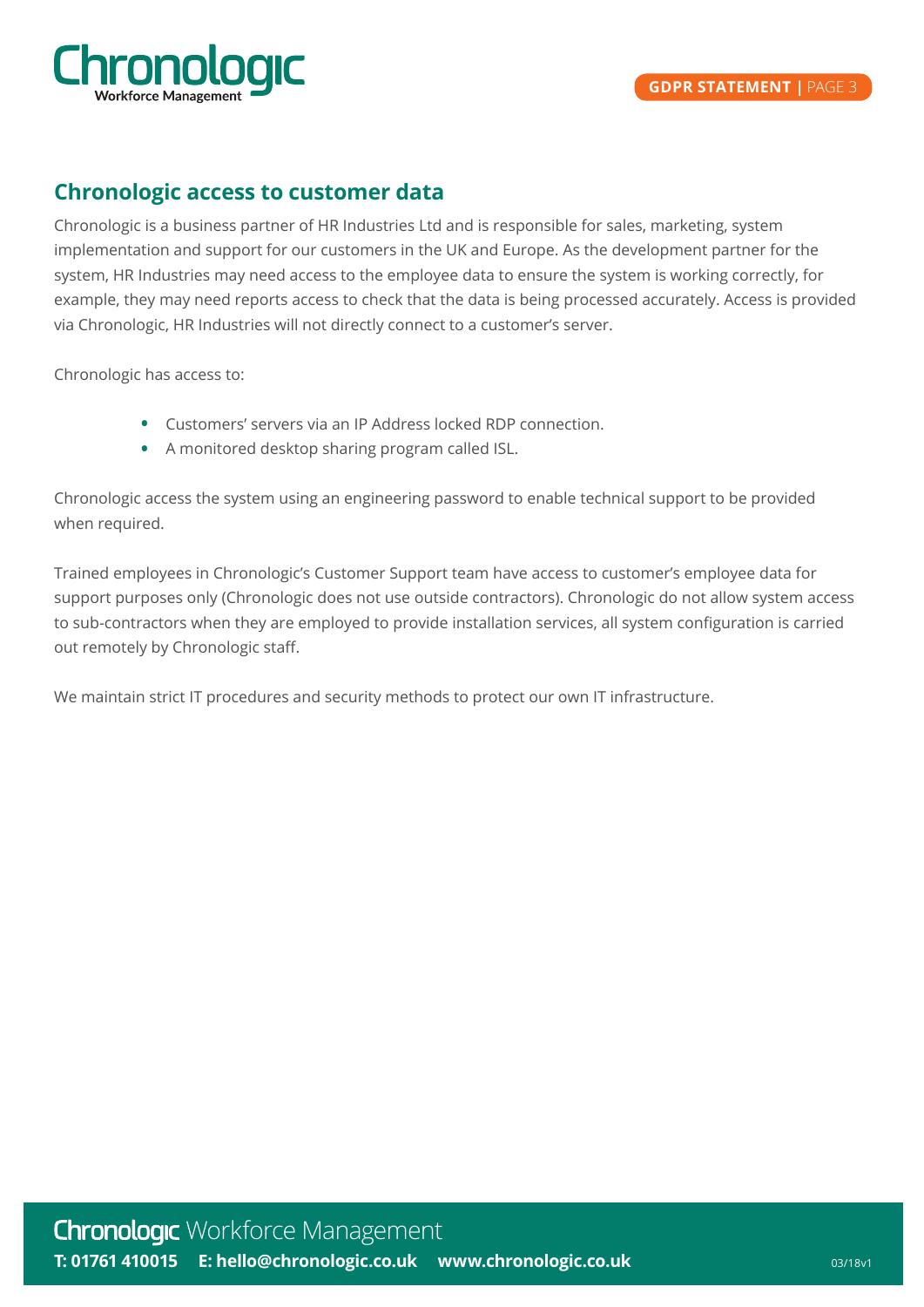

## **Risk of data loss**

Risk of data loss can be divided into two main areas:

- **1. Human error resulting in unauthorised access to system credentials or unauthorised disclosure of data or reports containing data.**
	- Unauthorised access to or use of the system by personnel due to lack of password control/security.
	- Lack of data security for reports and data exports distributed within the customer environment.

### **Customers**

Access to the Focus system is locked with a Username and Password. The self-management of the system enables customer administrators to create and manage their own access levels within the system. This process needs to be managed through the customer's own IT policies and procedures.

Reports can be generated by the system detailing a range of information from an employees' hours, to their email address and phone numbers. Reports that are generated and / or printed by customers are subject to their own IT, security and data protection policies and procedures.

## **Chronologic**

Chronologic relies on its operating procedures, and the experience and training of its staff to ensure that account credentials and other information are not inadvertently released to unauthorised parties.

Chronologic system development and support staff have access to a customer's system and access it when required to provide support to customers.

Chronologic may on occasion run a report as part of support activity. If these reports need to be retained, storage is strictly controlled and subject to Chronologic's IT, security and data protection policies and procedures. If these reports need to be destroyed, they are shredded on-site using a heavy duty cross-cut shredder.

#### **2. Any vulnerability of the system to incursions by third parties to capture data.**

The risk of loss of personal data by incursions into the Focus system resulting in a data breach are considered to be extremely low because of the way in which the system is implemented and operated.

The standard employee information held on the system is likely to be of limited commercial value.

A web version of this statement is available – [click here](https://www.chronologic.co.uk/chronologic-data-protection-statement-focus/)